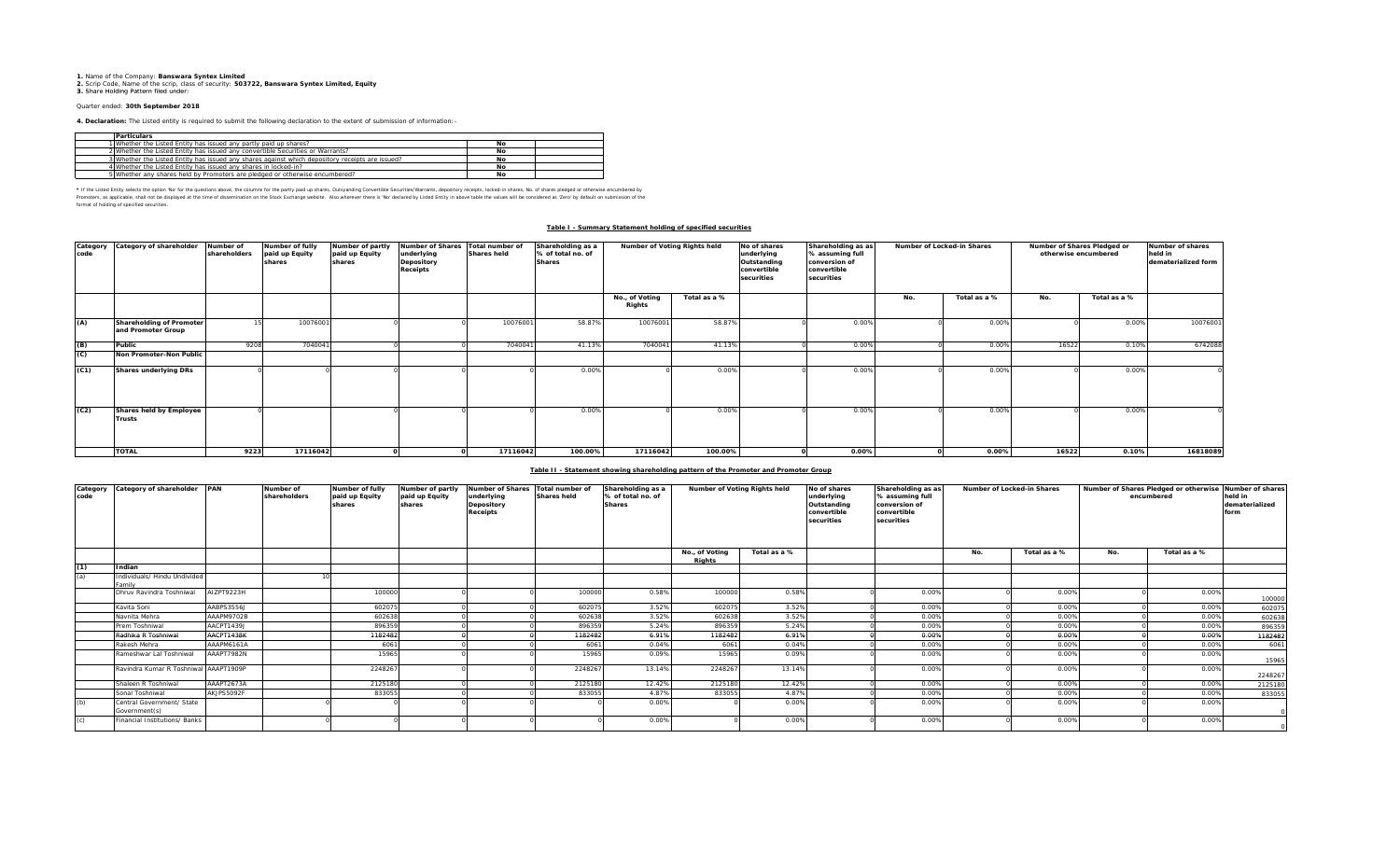|     | Speedshore Trading Co. Pvt AAECS7228M                                                     |            | 202736   |  | 202736   | 1.18%  | 202736   | 1.18%  | 0.00% | 0.00% | 0.00% | 202736   |
|-----|-------------------------------------------------------------------------------------------|------------|----------|--|----------|--------|----------|--------|-------|-------|-------|----------|
|     | Sub-Total (A)(1)                                                                          |            | 9976001  |  | 9976001  | 58.28% | 9976001  | 58.28% | 0.00% | 0.00% | 0.00% | 9976001  |
| (2) | Foreign                                                                                   |            |          |  |          |        |          |        |       |       |       |          |
| (a) | Individuals (Non-Resident<br>Individuals/ Foreign<br>Individuals)                         |            |          |  |          |        |          |        |       |       |       |          |
|     | Udit Ravindra Toshniwal                                                                   | AJIPT4880G | 100000   |  | 100000   | 0.58%  | 100000   | 0.58%  | 0.00% | 0.00% | 0.00% | 100000   |
| (b) | Government                                                                                |            |          |  |          | 0.00%  |          | 0.00%  | 0.009 | 0.00% | 0.009 |          |
| (c) | Institutions                                                                              |            |          |  |          | 0.00%  |          | 0.00%  | 0.009 | 0.00% | 0.009 |          |
| (d) | Foreign Portfolio Investor                                                                |            |          |  |          | 0.00%  |          | 0.00%  | 0.00% | 0.00% | 0.00% |          |
| (e) | Any Other (specify)                                                                       |            |          |  |          | 0.00%  |          | 0.00%  | 0.00% | 0.00% | 0.00% |          |
|     | Sub-Total (A)(2)                                                                          |            | 100000   |  | 100000   | 0.58%  | 100000   | 0.58%  | 0.00% | 0.00% | 0.00% | 100000   |
|     | <b>Total Shareholding of</b><br>Promoter and Promoter<br>Group $(A)$ =<br>$(A)(1)+(A)(2)$ |            | 10076001 |  | 10076001 | 58.87% | 10076001 | 58.87% | 0.00% | 0.00% | 0.00% | 10076001 |

### **Table III - Statement showing shareholding pattern of the Public shareholder**

| Category<br>code | Category of shareholder                                                                | PAN        | Number of<br>shareholders | Number of fully<br>paid up Equity<br>shares | Number of partly<br>paid up Equity<br>shares | Number of Shares<br>underlying<br>Depository<br>Receipts | Total number of<br><b>Shares held</b> | Shareholding as a<br>% of total no. of<br><b>Shares</b> | Number of Voting Rights held |        | No of shares<br>underlying<br>Outstanding<br>convertible<br>securities | Shareholding as as<br>% assuming full<br>conversion of<br>convertible<br>securities | Number of Locked-in Shares |       | Number of Shares Pledged or otherwise<br>encumbered |       | Number of shares<br>held in<br>dematerialized<br>form |  |
|------------------|----------------------------------------------------------------------------------------|------------|---------------------------|---------------------------------------------|----------------------------------------------|----------------------------------------------------------|---------------------------------------|---------------------------------------------------------|------------------------------|--------|------------------------------------------------------------------------|-------------------------------------------------------------------------------------|----------------------------|-------|-----------------------------------------------------|-------|-------------------------------------------------------|--|
| (1)              | <b>Institutions</b>                                                                    |            |                           |                                             |                                              |                                                          |                                       |                                                         |                              |        |                                                                        |                                                                                     |                            |       |                                                     |       |                                                       |  |
| (a)              | Mutual Funds / UTI                                                                     |            |                           | 300                                         |                                              |                                                          | 300                                   | 0.009                                                   | 300                          | 0.00%  |                                                                        | 0.009                                                                               |                            | 0.00% |                                                     | 0.00% |                                                       |  |
| (b)              | /enture Capital Funds                                                                  |            |                           |                                             |                                              |                                                          |                                       | 0.009                                                   |                              | 0.00%  |                                                                        | 0.009                                                                               |                            | 0.009 |                                                     | 0.00% |                                                       |  |
| (c)              | Alternate Investment Funds                                                             |            |                           |                                             |                                              |                                                          |                                       | 0.009                                                   |                              | 0.00%  |                                                                        | 0.009                                                                               |                            | 0.00% |                                                     | 0.00% |                                                       |  |
| (d)              | Foreign Venture Capital<br>nvestors                                                    |            |                           |                                             |                                              |                                                          |                                       | 0.00%                                                   |                              | 0.00%  |                                                                        | 0.00%                                                                               |                            | 0.00% |                                                     | 0.00% |                                                       |  |
| (e)              | Foreign Portfolio Investors                                                            |            |                           |                                             |                                              |                                                          |                                       | 0.00%                                                   |                              | 0.00%  |                                                                        | 0.00%                                                                               |                            | 0.00% |                                                     | 0.00% |                                                       |  |
| (f)              | Financial Institutions/ Banks                                                          |            |                           | 450                                         |                                              |                                                          | 450                                   | 0.00%                                                   | 450                          | 0.00%  |                                                                        | 0.009                                                                               |                            | 0.00% |                                                     | 0.00% |                                                       |  |
| $\frac{g}{h}$    | <b>Insurance Companies</b>                                                             |            |                           |                                             |                                              |                                                          |                                       | 0.009                                                   |                              | 0.00%  |                                                                        | 0.009                                                                               |                            | 0.00% |                                                     | 0.00% |                                                       |  |
|                  | Provident Funds/Pension                                                                |            |                           |                                             |                                              |                                                          |                                       | 0.00%                                                   |                              | 0.00%  |                                                                        | 0.009                                                                               |                            | 0.00% |                                                     | 0.00% |                                                       |  |
| (i)              | Any Other (Foreign<br><b>Institutional Investors)</b>                                  |            |                           | 76758                                       |                                              |                                                          | 76758                                 | 0.45%                                                   | 76758                        | 0.45%  |                                                                        | 0.00%                                                                               |                            | 0.00% |                                                     | 0.00% | 76758                                                 |  |
|                  | Elara India Opportunities<br>und Limited                                               | AABCE6307N |                           | 658780                                      |                                              |                                                          | 658780                                | 3.85%                                                   | 658780                       | 3.85%  |                                                                        | 0.00%                                                                               |                            | 0.00% |                                                     | 0.00% | 658780                                                |  |
|                  | Sub-Total (B)(1)                                                                       |            |                           | 736288                                      |                                              |                                                          | 736288                                | 4.30%                                                   | 736288                       | 4.30%  |                                                                        | 0.00%                                                                               | $\Omega$                   | 0.00% |                                                     | 0.00% | 735538                                                |  |
| (2)              | Central Govt/State<br>Govt(s)/President of<br>India                                    |            |                           |                                             |                                              |                                                          |                                       | 0.00%                                                   |                              | 0.00%  |                                                                        | 0.00%                                                                               |                            | 0.00% |                                                     | 0.00% |                                                       |  |
|                  | Sub-Total (B)(2)                                                                       |            |                           | $\Omega$                                    |                                              |                                                          | $\circ$                               | 0.00%                                                   | $\mathbf{o}$                 | 0.00%  |                                                                        | 0.00%                                                                               | $\Omega$                   | 0.00% | $\Omega$                                            | 0.00% |                                                       |  |
| (3)              | <b>Non-institutions</b>                                                                |            |                           |                                             |                                              |                                                          |                                       |                                                         |                              |        |                                                                        |                                                                                     |                            |       |                                                     |       |                                                       |  |
| (a)              | Individuals<br>Individual shareholders                                                 |            | 9034                      | 3006223                                     |                                              |                                                          | 300622                                | 17.56%                                                  | 3006223                      | 17.56% |                                                                        | 0.009                                                                               |                            | 0.00% | 1445                                                | 0.01% | 2715198                                               |  |
|                  | holding nominal share capital<br>up to Rs. 2 lakh.                                     |            |                           |                                             |                                              |                                                          |                                       |                                                         |                              |        |                                                                        |                                                                                     |                            |       |                                                     |       |                                                       |  |
|                  | . Individual shareholders<br>holding nominal share capital<br>in excess of Rs. 2 lakh. |            |                           | 609544                                      |                                              |                                                          | 609544                                | 3.56%                                                   | 609544                       | 3.56%  |                                                                        | 0.009                                                                               |                            | 0.00% |                                                     | 0.00% | 609544                                                |  |
| (b)              | NBFCs registered with RBI                                                              |            |                           |                                             |                                              |                                                          |                                       | 0.00%                                                   |                              | 0.00%  |                                                                        | 0.00%                                                                               |                            | 0.00% |                                                     | 0.00% |                                                       |  |
| (c)              | <b>Employee Trusts</b>                                                                 |            |                           |                                             |                                              |                                                          |                                       | 0.00%                                                   |                              | 0.00%  |                                                                        | 0.00%                                                                               |                            | 0.00% |                                                     | 0.00% |                                                       |  |
| (d)              | Overseas Depositories<br>(holding DRs) (balancing<br>(eu mi                            |            |                           |                                             |                                              |                                                          |                                       |                                                         |                              |        |                                                                        |                                                                                     |                            |       |                                                     |       |                                                       |  |
| (d)              | Any Other (Bodies<br>Corporate)                                                        |            | 151                       | 447124                                      |                                              |                                                          | 447124                                | 2.61%                                                   | 447124                       | 2.61%  |                                                                        | 0.00%                                                                               |                            | 0.00% | 15077                                               | 0.09% | 440946                                                |  |
|                  | Mefcom Capital Markets Ltd AAACM7077N                                                  |            |                           | 351306                                      |                                              |                                                          | 351306                                | 2.059                                                   | 351306                       | 2.05%  |                                                                        | 0.00%                                                                               |                            | 0.00% |                                                     | 0.00% | 351306                                                |  |
|                  | Kotak Mahindra<br>International) Limited                                               | AABCK7779G |                           | 1289556                                     |                                              |                                                          | 1289556                               | 7.53%                                                   | 1289556                      | 7.53%  |                                                                        | 0.00%                                                                               |                            | 0.00% |                                                     | 0.00% | 1289556                                               |  |
|                  | Indus Kamdhenu Fund Ltd                                                                | AACC14356C |                           | 600000                                      |                                              |                                                          | 600000                                | 3.51%                                                   | 600000                       | 3.51%  |                                                                        | 0.00%                                                                               |                            | 0.00% |                                                     | 0.00% | 600000                                                |  |
|                  | Sub-Total (B)(3)                                                                       |            | 9203                      | 6303753                                     |                                              |                                                          | 6303753                               | 36.83%                                                  | 6303753                      | 36.83% |                                                                        | 0.00%                                                                               |                            | 0.00% | 16522                                               | 0.10% | 600655C                                               |  |
|                  | <b>Total Public Shareholding</b><br>$(B) =$                                            |            | 9208                      | 7040041                                     |                                              |                                                          | 7040041                               | 41.13%                                                  | 7040041                      | 41.13% |                                                                        | 0.00%                                                                               |                            | 0.00% | 16522                                               | 0.10% | 6742088                                               |  |
|                  | $(B)(1)+(B)(2)+(B)(3)$                                                                 |            |                           |                                             |                                              |                                                          |                                       |                                                         |                              |        |                                                                        |                                                                                     |                            |       |                                                     |       |                                                       |  |